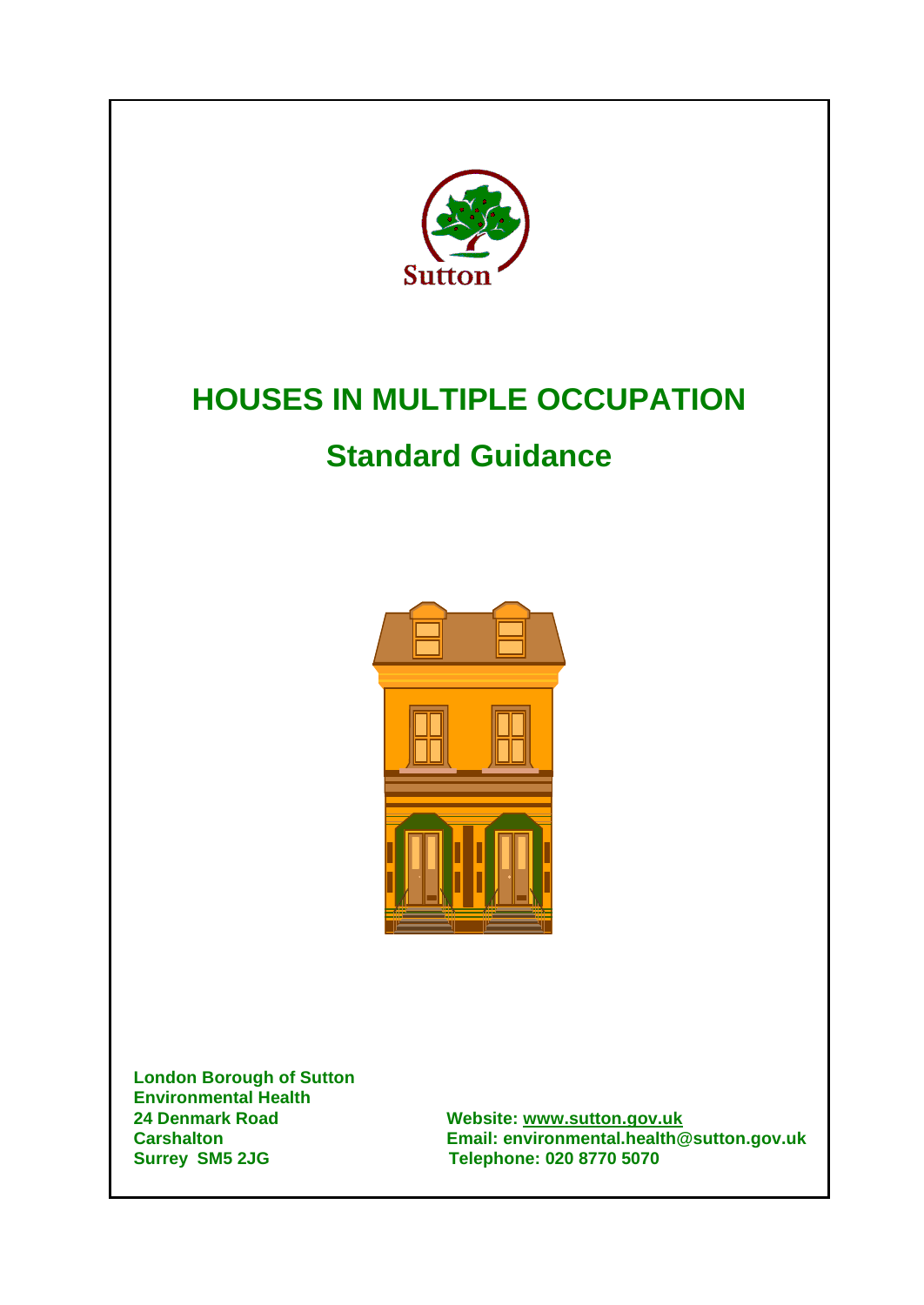# **Houses in Multiple Occupation – Standards Guidance**

These standards apply to licensed houses in multiple occupation, and may be enforced through housing legislation. The standards apply to houses occupied as bedsits, flatlets, and shared student lettings. They do not apply to houses fully converted into self - contained flats (although they may apply to a flat in multiple occupation in such accommodation) or bed and breakfast establishments.

Aspects of these standards are also enforceable in non-licensable HMOs, and where they are not legal requirements they represent good practice and are recommended as such.

There may be other ways of achieving an adequate standard in the property rather than following the specifications set down in this document. Should you feel that there are alternative measures that are more suitable in your property, please contact the Residential Premises Team for further advice before commencing work.

As well as being subject to these standards, houses let as HMOs are also subject to the Housing Health and Safety Rating System (HHSRS). The HHSRS evaluates the risk to the health and safety of tenants and visitors presented by a wide range of potential housing hazards. Many of the items described in the following standards can also be required by HHSRS (possibly to a higher level than described in this document). They need to be included in this leaflet as they can be specified as conditions of an HMO licence.

In addition to licensing and HHSRS, the Management of HMOs (England) Regulations 2006 apply to HMOs. Furthermore there may be Planning, Building Control, Trading Standards etc. implications for your HMO.

*You are advised to contact the Residential Premises Team for advice on these, and other, requirements. We may not be able to advise you fully on "non housing" matters, but we will point you in the right direction.*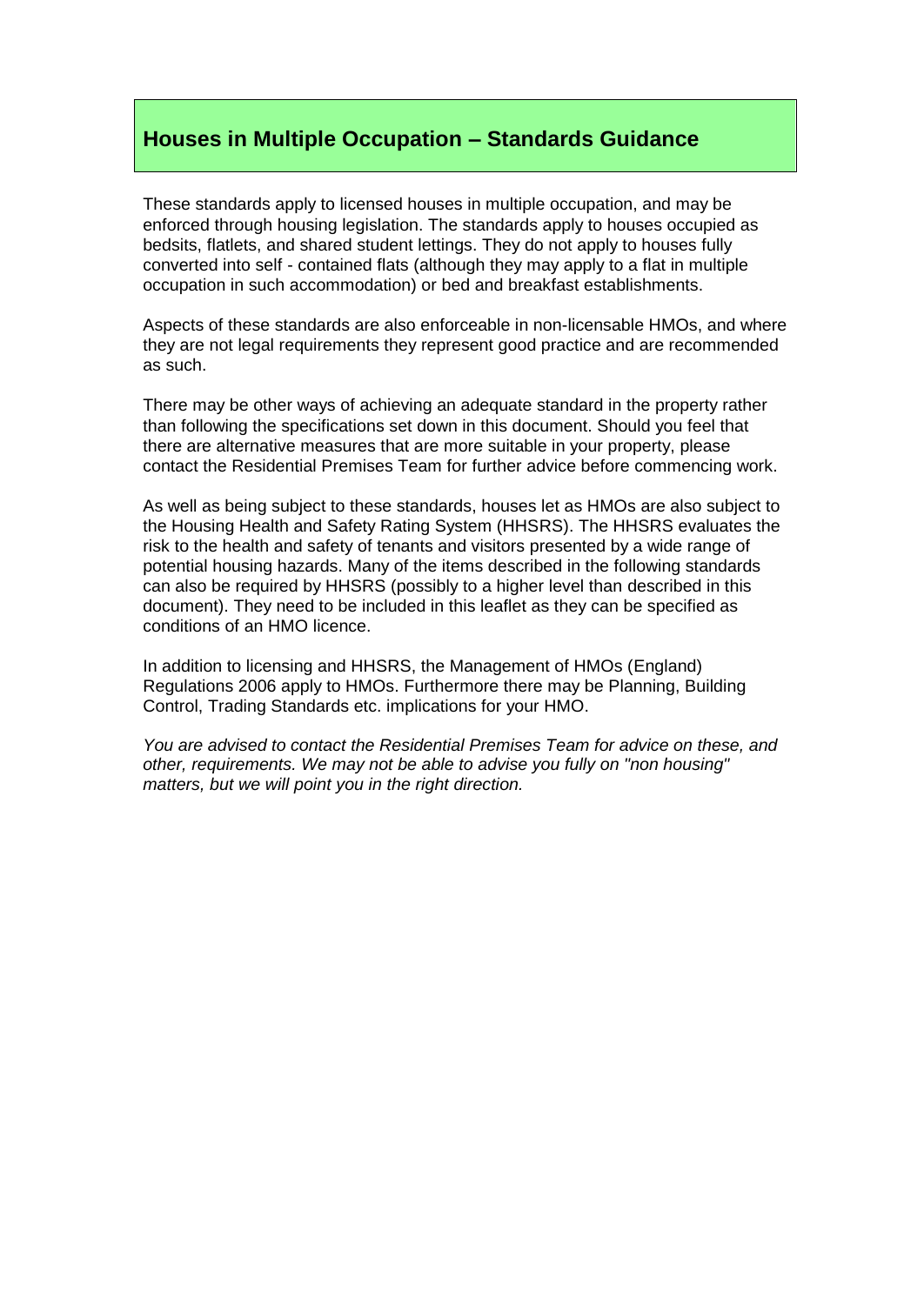# **Space and Amenity Standards**

# **A. Room Sizes**

#### **One person units of accommodation**

| One room units                | 13 $m2$ with kitchen facilities                |
|-------------------------------|------------------------------------------------|
|                               | 10 m <sup>2</sup> with separate shared kitchen |
| Shared kitchens shall provide | 3 m <sup>2</sup> per person using kitchen      |
| Two or more room units        |                                                |
|                               |                                                |
| Each kitchen                  | 4.5 $m^2$                                      |
| Each living/kitchen           | 11 $m2$                                        |
| Each living room              | $9 \text{ m}^2$                                |
| Each bedroom                  | 6.5 $m^2$                                      |
| Eachliving/bedroom            | 10 $m2$                                        |

#### **Two or more person units of accommodation**

| One room units                                                                         | 20.5 $m^2$ with kitchen facilities        |  |  |  |
|----------------------------------------------------------------------------------------|-------------------------------------------|--|--|--|
|                                                                                        | 16 $m2$ with separate shared kitchen      |  |  |  |
| Shared kitchens shall provide                                                          | 3 m <sup>2</sup> per person using kitchen |  |  |  |
| Two or more room units                                                                 |                                           |  |  |  |
|                                                                                        |                                           |  |  |  |
| Each kitchen                                                                           | $7 \text{ m}^2$                           |  |  |  |
| Each living/kitchen                                                                    | 15 $m2$                                   |  |  |  |
| Each living room                                                                       | 12 $m2$                                   |  |  |  |
| Each single person bedroom                                                             | 6.5 $m^2$                                 |  |  |  |
| Each double bedroom                                                                    | 10 $m2$                                   |  |  |  |
| Each living/bedroom                                                                    | 14 $m2$                                   |  |  |  |
| Rooms used as bedrooms shall not be shared by persons of different sex, over the       |                                           |  |  |  |
| age of 10, unless married/co-habiting. Rooms used as bedrooms may be shared by         |                                           |  |  |  |
| persons of the same sex that are not co-habiting if there is a minimum of 6.5 $m^2$ of |                                           |  |  |  |
| space per person.                                                                      |                                           |  |  |  |
|                                                                                        |                                           |  |  |  |

## **Room sizes general information**

Dimensions of room layouts shall be based on *free* usable space and will not include passageways, unusable alcoves or areas with a ceiling height under 1.53m. All rooms shall have a minimum floor to horizontal ceiling height of 2.3m over not less than 75% of the room area.

No staircase or landing nor any room which has been appointed as a kitchen or bathroom shall be deemed suitable for sleeping accommodation.

Special requirements apply to basements and attic/loft space rooms. Further advice is available on this matter.

Properties occupied by families where children are also living, will require extra space and be considered separately from these standards.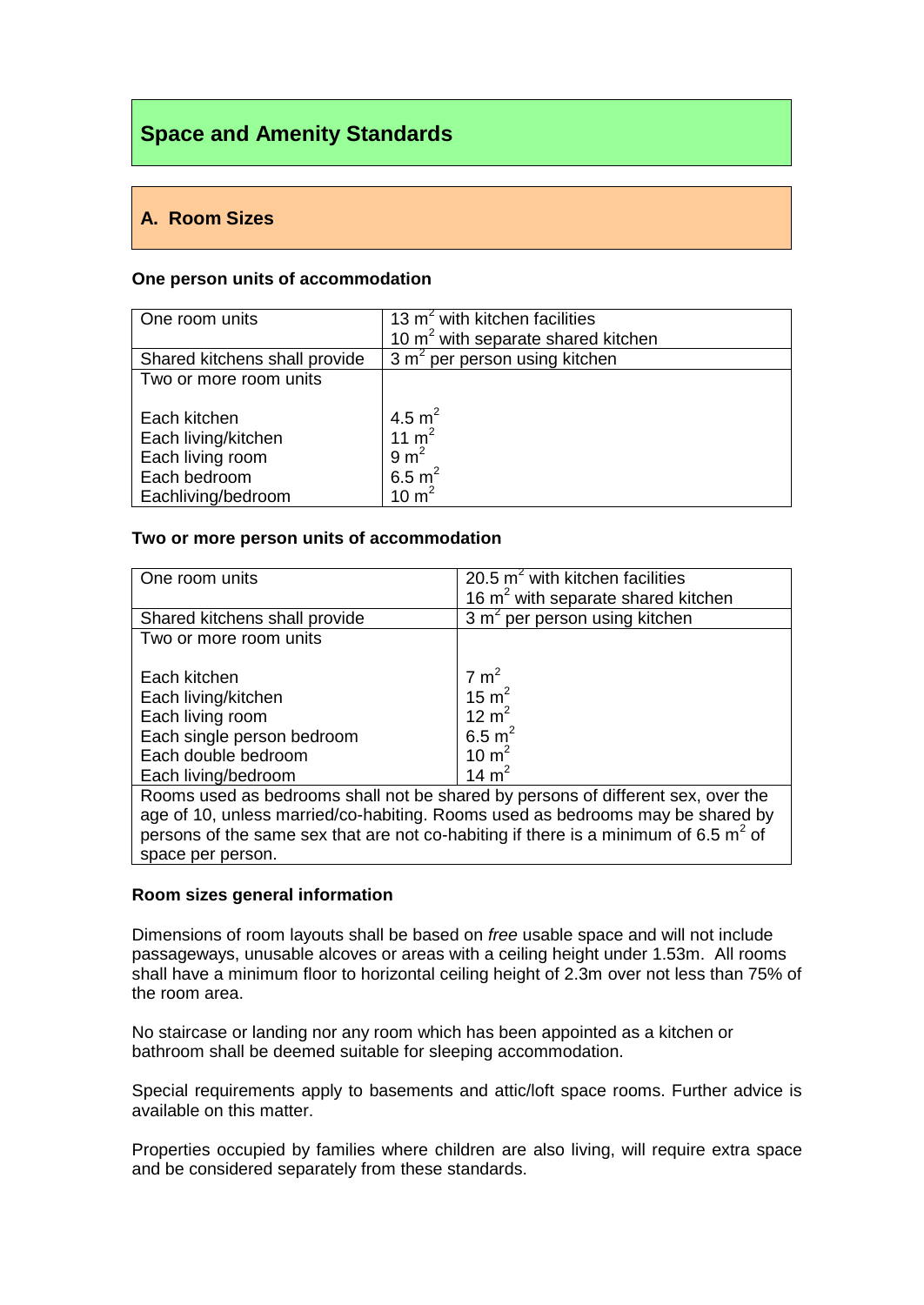# **B. Personal Washing Facilities**

1. Each separate occupancy shall be provided, where reasonable and practicable, with a wash hand basin together with its own supplies of hot and cold (drinking) water, delivered by way of fixed taps, situated within the unit of accommodation, and of minimum dimension 500mm x 400mm. A 300mm tiled splash back is to be provided. These must be fit for purpose.

If a sink is provided to comply with the requirements in section D, a separate wash hand basin will not be required.

Where there are only 4 occupiers sharing facilities (e.g. the other parts of the licensable HMO have exclusive use of amenities) a separate wash hand basin will not be required.

- 2. All baths and showers must be located in a proper room of adequate size and layout and the room and fittings must be fit for their purpose. Baths and showers shall not be provided in kitchens. Every sharing occupant must have access to such a shared bathroom within one floor's distance of his or her letting and be readily accessible (unless en-suite).
- 3. Flooring must be water resistant, readily cleansable and suitably sealed to adjoining surfaces. This must be fit for purpose and not a high slip surface.
- 4. Each separate occupancy shall be provided with its own bath or shower. Where this is not practicable, for all sharing occupants there must be a readily accessible bathroom or a shower room in the following ratios:

| 1 - 5 persons  | $\sim$ | 1 bathroom or shower room   |
|----------------|--------|-----------------------------|
| 6 - 10 persons |        | 2 bathrooms or shower rooms |
| 11-15 persons  | $\sim$ | 3 bathrooms or shower rooms |

#### 5. Baths should be at least 1.67m in length.

A 300mm splash back shall be provided to each wall adjacent to the bath. Where a shower is provided over this is to be extended to ceiling height, and a suitable shower curtain or screen provided.

6. Shower trays should be at least 800mm x 800mm.

Where a shower is provided, a shower curtain or shower door is to be provided to the opening side. An impervious splash back is to be provided to all sides. The splash back is to extend to ceiling height.

- 7. The hot water supply shall be of sufficient capacity, temperature and flow for the bath or shower and be available at all times. The fitting must be permanently plumbed into the hot/cold water system. See section E for shared facilities.
- 8. Bathrooms must be provided with effective and safe means of heating.
- 9. An effective means of natural/artificial ventilation shall be provided in accordance with the standards of the current building regulations.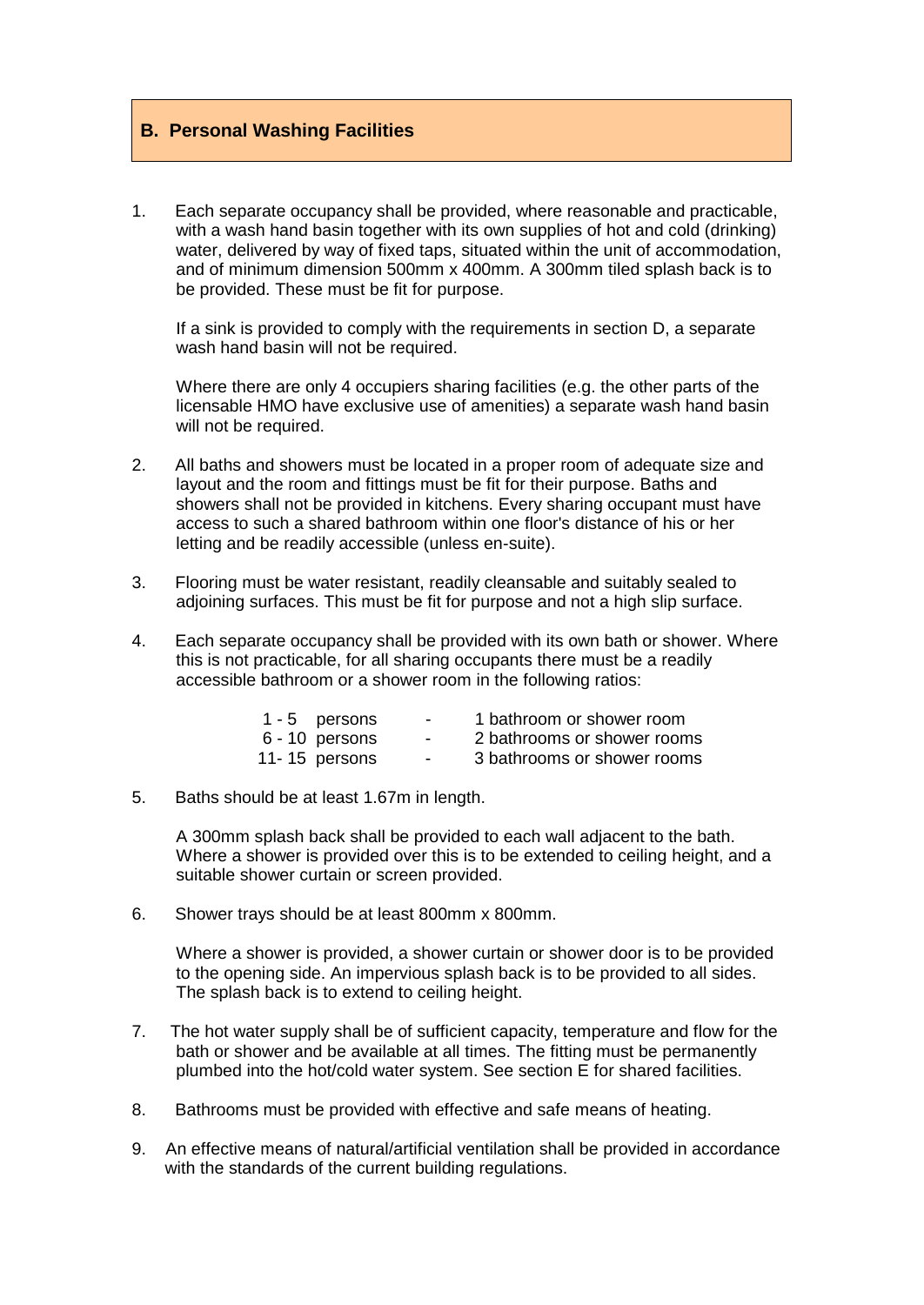# **C. Drainage and Sanitary Conveniences**

- 1. All above and below ground drainage shall be fit for purpose.
- 2. Every water closet, and associated wash hand basin, shall be fit for its purpose.
- 3. Where all or some of the units of living accommodation do not contain toilet facilities for the exclusive use of each individual occupant, for all sharing occupants there must be toilet facilities in the following ratios:

| 1 - 5 persons    | $\overline{\phantom{a}}$ | 1 water closet  |
|------------------|--------------------------|-----------------|
| $6 - 10$ persons | $\overline{\phantom{0}}$ | 2 water closets |
| 11-15 persons    | ۰                        | 3 water closets |

Where only one toilet is required this shall be separate from the bathroom. Where more than one toilet is required, at least 50% of the toilets shall be in accommodation separate from the bathrooms.

External water closets shall not be reckonable for this purpose.

Every sharing occupant must have access to such a shared toilet within one floor's distance of his or her letting.

- 4. Each shared water closet shall be situated in a room separate from a bathroom or shower room and shall have independent means of access from a common area. All water closet compartments must be of adequate size, and safely and conveniently laid out.
- 5. There must be adequate natural or mechanical ventilation. Any water closet sited so as to open directly and immediately on to a space intended for the storage or preparation of food shall be provided with mechanical ventilation in accordance with Building Regulations.
- 6. Flooring must be water resistant, readily cleansable and suitably sealed to adjoining surfaces. This must be fit for purpose and not a high slip surface.

HHSRS will require that the risk of falls/slips is assessed.

7. A wash hand basin shall be provided in each separate water closet compartment. If this is not possible provide adjacent to the compartment. Each wash hand basin must be supplied with continuous supplies of hot and cold running water delivered by way of fixed taps. A tiled 300 mm splash back shall be provided immediately above each wash hand basin.

# **D. Facilities for Storage, Preparation and Cooking of Food, and the Disposal of Waste Water**

1. Satisfactory kitchen facilities shall be provided for the safe preparation of food and hot drinks. The layout and location of these facilities must be satisfactory for the numbers of occupiers using them. The kitchen shall be of such a size as to comply with section A for the number of people using it.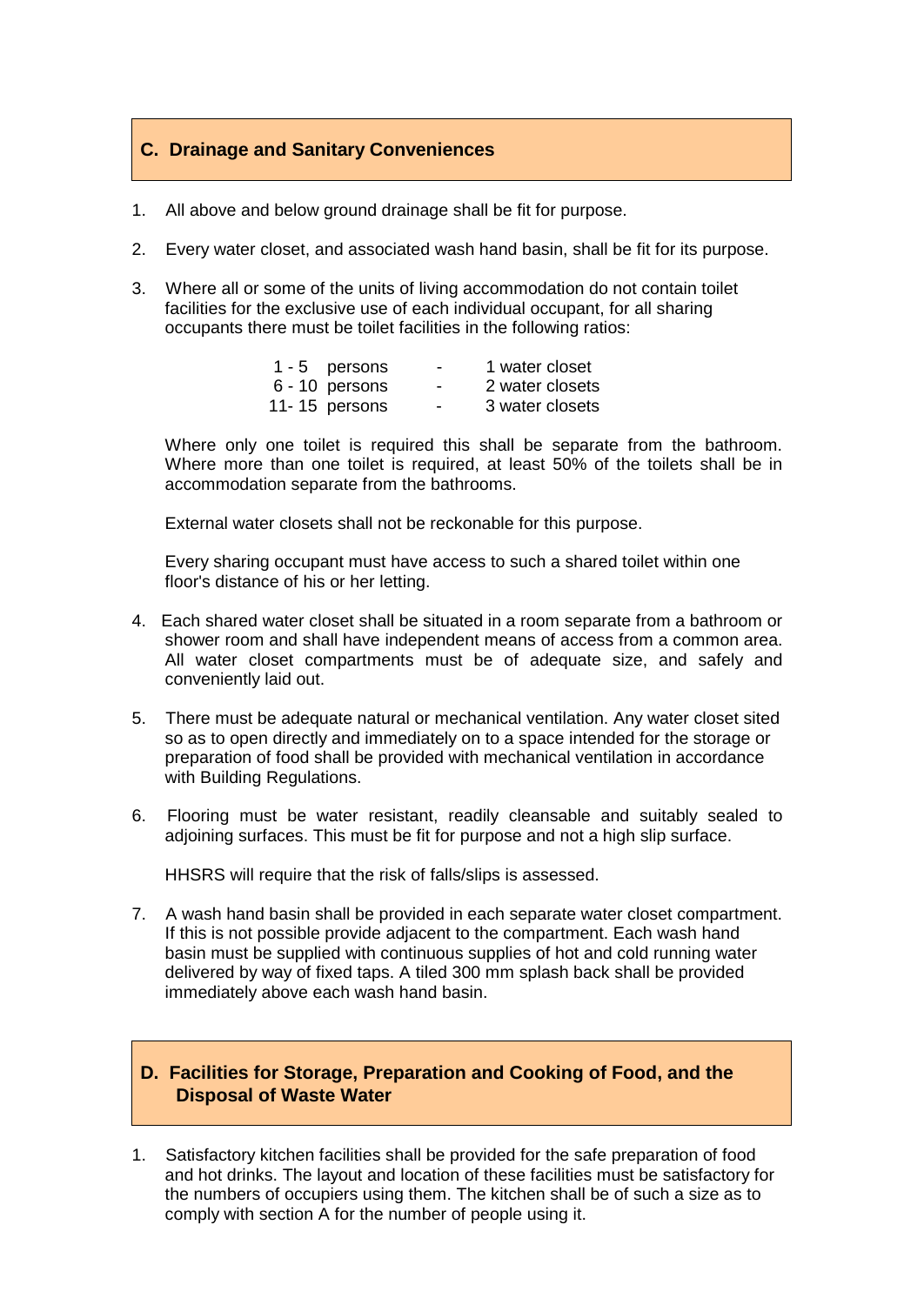- 2. Preferably each single person household shall have for its own exclusive use a proper kitchen. Where this is not possible a shared kitchen may be provided in accordance with the requirements below.
- 3. Shared kitchens are not acceptable for households of more than one person.
- 4. Kitchens must be provided as close to living accommodation as possible, to a maximum of 1 floor distance, unless there is a living room or dining area provided on the same floor as the kitchen.
- 5. A set of kitchen facilities is to include those specified in paragraphs 8 to 18 below.
- 6. The layout of the shared kitchen facilities provided must permit the safe preparation of food and hot drinks. The layout and location of these facilities must be satisfactory for the numbers of occupiers using them.
- 7. Shared kitchens shall be provided on a scale of one facility for a maximum of five persons using it in accordance with requirements of paragraphs 8 to 15 below. Where a second set of amenities is to be provided, the Council will consider the provision of a microwave of 27 liter capacity with grill, in lieu of a cooker, and a dishwasher in lieu of a sink.

## **Food Storage and cupboards**

- 8. A refrigerator with a freezer compartment, of a size to suit the number of occupants. In a shared kitchen this may be provided in the individual accommodation, where on the same floor as the kitchen.
- 9. A dry food store of a minimum size of 0.1  $m^3$  (e.g. a 500mm wall cupboard) shall also be provided for each person using the kitchen. In addition, a cupboard for the storage of cooking utensils, crockery and cutlery etc. shall be provided of a minimum size of 0.15 m<sup>3</sup> (e.g. a 500mm base unit). In shared kitchens these must be lockable or may be provided in the individual accommodation, where on the same floor as the kitchen.
- 10. The space in a base unit below the sink will not be accepted for the purpose of food storage.

## **Preparation**

11. Suitable 500mm work top(s) shall be provided. In separate kitchens these must be a minimum total area of 0.5  $m^2$ . In shared kitchens these must be of a minimum total area of 1.0  $m^2$ .

The area of worktop supporting a worktop sited cooking appliance shall not be counted for this purpose.

In all cases, a work top of not less than 500mm X 500mm shall be placed next to each cooking appliance to allow the safe removal of hot foods from the cooker.

# **Cooking**

- 12. The minimum acceptable for a proper cooking appliance will be:
	- a) two rings or hot plates AND either a grill or oven for single person use, or
	- b) a cooker with three or four rings or hot plates AND grill and oven facilities for use by more than one person.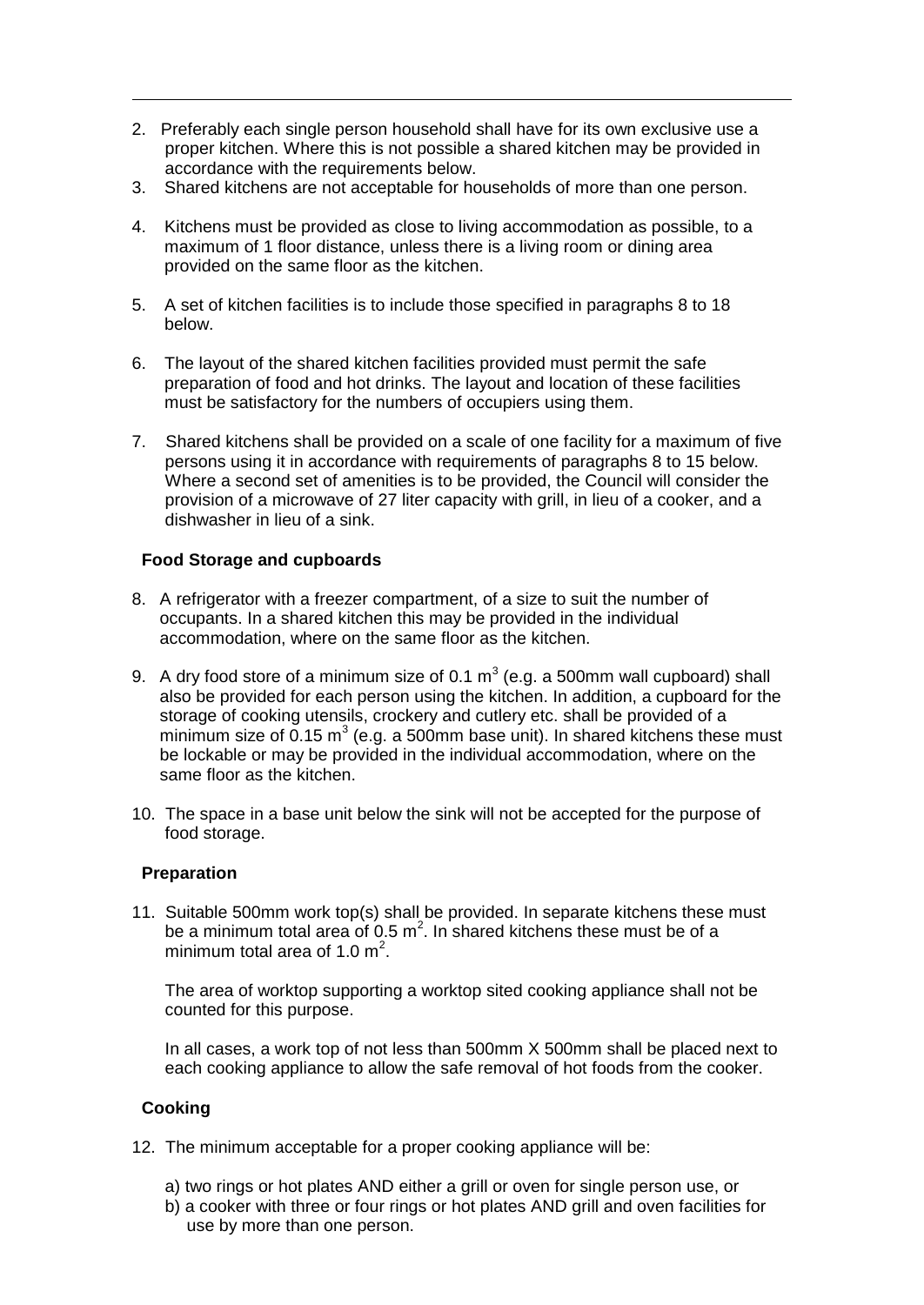13. Kitchens must also be provided with an electric socket which must be situated above each worktop. A minimum of 2 double sockets are to be provided for the use of work top appliances (in addition 1 per major appliance such as microwaves, washing machines, cookers, refrigerators etc).

#### **Sink and Disposal of Waste Water**

- 14. A sink (with drainer) with its own permanently connected supplies of hot and cold (drinking) water.
- 15. The hot water system is to be provided from an instantaneous gas water heater, hot water cylinder (hot water from a gas boiler or immersion heater), or 5 litre point of use electric storage water heater.

A 300mm splash back is to be provided.

#### **Kitchen Ventilation**

16. An effective switched mechanical extractor fan which shall be additional to any window existing. The specification of the extractor fan shall be to the standard set down in the current Building Regulations.

#### **Flooring**

17. Flooring must be water resistant, readily cleansable and suitably sealed to adjoining surfaces. This must be fit for purpose and not a high slip surface. The Housing Health and Safety Hazard Rating System (HHSRS) will require the risk of falls/slips to be assessed.

## **Kitchen Fire Precautions**

18. A fire blanket in a proper container. The container shall be securely fixed to the wall in a prominent and readily accessible position, sited so as to prevent a user from being trapped in the event of the fire becoming out of control.

#### **Shared Kitchens**

- 19. See section regarding electricity and gas supplies etc.
	- A fire door shall be provided to each shared kitchen.
- 20. Each shared kitchen shall be provided with a lidded refuse storage container.

# **E. Water Supply**

1. There must be an adequate supply of hot and cold running water. The cold water must be suitable for drinking and food preparation purposes.

In the case of single occupiers and where the Council is satisfied that this provision for exclusive use is not practicable, the following shall apply: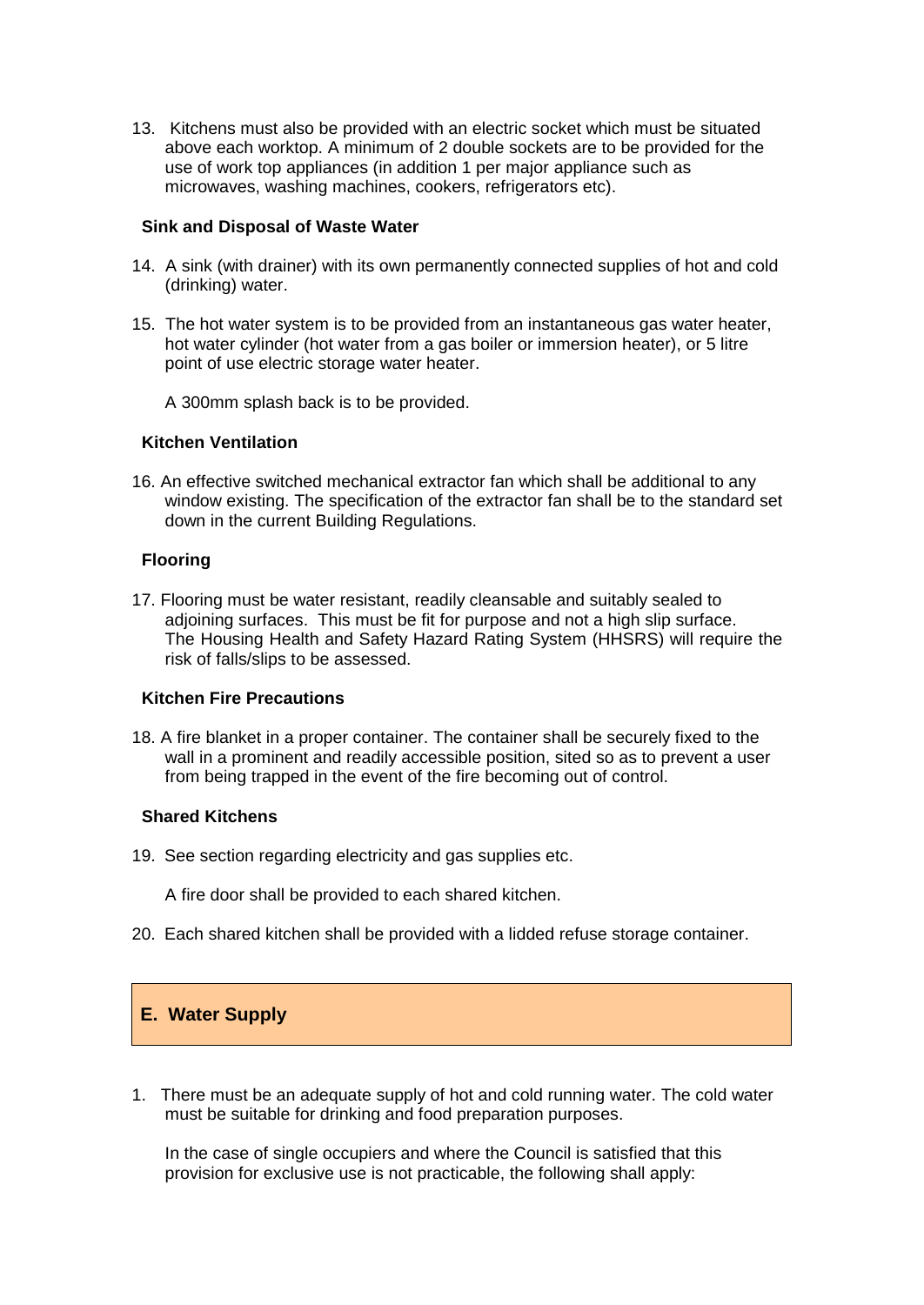Where facilities are shared, a proper water supply suitable for drinking shall be provided to each kitchen area and marked accordingly where other supplies exist. The cold supply shall be from the rising main.

N.B. A proper suitably sited water supply and pressure must be maintained to all appliances and fitments, which shall be protected against frost damage and fitted with an adequate stop-tap or valve.

2. Hot water supplies shall be capable of giving a continuous supply to all facilities in the property. A traditional boiler with hot water cylinder will be allowed subject to adequate supplies of hot water being available to all tenants. On large systems with a number of sinks and basins a loop system for the hot water using a circulation pump would reduce energy consumption by providing constant hot water.

#### **F. Refuse, Storage and Disposal**

- 1. Refuse storage facilities must be provided sufficient for the needs of the house and of a type acceptable to the local authority (and in accordance with its recycling requirements).
- 2. This should normally be in the ratio of one standard refuse container per household. This provision is additional to any refuse storage containers provided in shared kitchens.
- 3. All containers should be located on hard-standing with suitable access for cleansing of the area and removal of containers.

*You should be aware that the manager is responsible for ensuring that a nuisance or health risk does not arise from refuse problems; such a problem is a evidence of failure to provide adequate "facilities", and may give rise to enforcement action by the council.*

#### **G. Space Heating**

- 1. Each unit of accommodation shall be provided with satisfactory fixed heating in accordance with HHSRS requirements. The heating needs to be sufficient to maintain the temperature of the room at 21°C when the external temperature is -1°C. The output of the heater needs to reflect the thermal characteristics of the accommodation which include the heat losses through walls and draughts and the volume of the room. Gas central heating, throughout the property, which is controllable by the tenants or an equivalent standard would meet this requirement.
- 2. Such heating provision must be capable of being used at any time. Heating may be by means of either:
	- Central heating
	- Gas heaters connected to a suitable flue and terminal outlet
	- Electricity. If electricity is to be used to heat a room, an electric point shall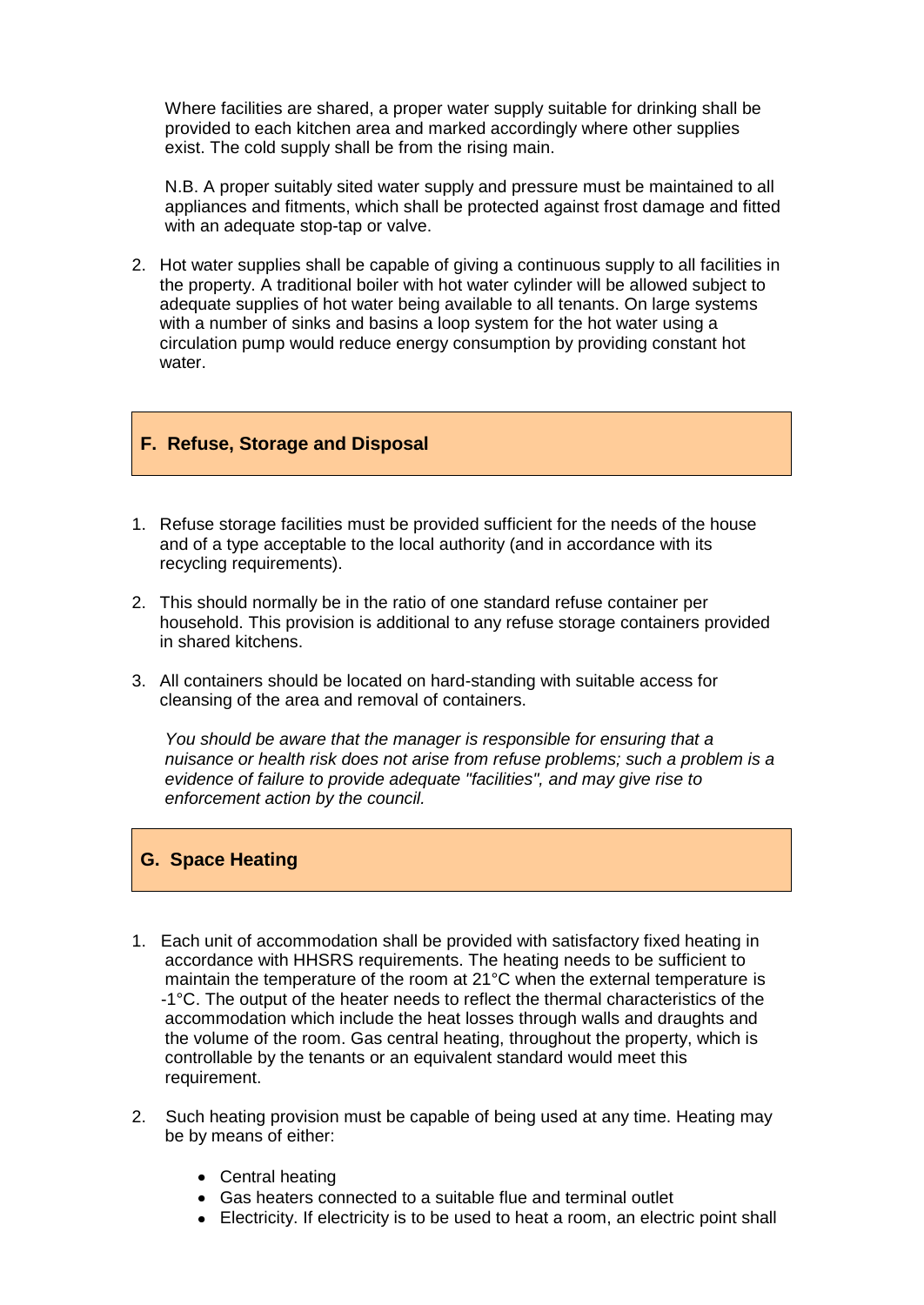be provided for that exclusive purpose. Individual heaters (except oil filled radiators) must be a fixed installation.

- Oil heaters connected to a suitable flue and terminal outlet
- Solid fuel in the form of an authorised smokeless fuel or alternatively solid fuel burnt in a smokeless appliance. If solid fuel is used proper fuel storage facilities shall be provided outside the building in a readily accessible position for each unit of accommodation
- 3. Except for central heating, wherever practicable heaters shall be fixed to an centre of the existing chimney breast or otherwise be positioned so as to direct heat towards the room.
- 4. The use of portable paraffin or oil fired heaters and liquefied petroleum gas heaters (LPG) (Bottled Gas heaters) shall not be acceptable under any circumstances, whether provided by the landlord or the tenant.

# **H. Natural Lighting**

1. All habitable rooms shall have an adequate level of natural lighting. A window of at least 1/10th usable floor area of a room is required, glazed with clear glass except in bathrooms and WCs which must be obscure glazing. Clear glass in an external door leading directly off the room to the external air will be included as part of this requirement. In the case of bathrooms, kitchens, WCs, staircases and hallways, adequate artificial lighting may be provided as an alternative where natural lighting cannot be achieved.

# **I. Artificial Lighting**

- 1. All areas of the property shall be adequately lit by means of electricity and usable at all times with suitably positioned switches. Timed switches will only be allowed on staircases and hallways where safe usage by a person of those areas can be ensured. All lighting to common parts to be provided, maintained and paid for by the landlord or the agent.
- 2. Electricity Supply

Electrical socket outlets shall be provided to individual rooms or lettings to a minimum standard as follows:

| Living rooms                           | - 4 sockets           |
|----------------------------------------|-----------------------|
| Bedrooms/Studies                       | - 4 sockets           |
| Bedrooms within Multiple Room Lettings | - 2 sockets           |
| Bedsits containing cooking facilities  | - 3 in kitchen area   |
|                                        | - 3 elsewhere in room |

In separate kitchens or bedsits kitchen area, at least 2 socket outlets shall be located above the work surface for the use of portable appliances

All socket outlets shall be located in positions which permit their safe, convenient and proper use at all times, having regard to likely room layout. They shall not be positioned where vulnerable to damage, likely to be obstructed, or where the resulting appliance cables are likely to pose a safety hazard.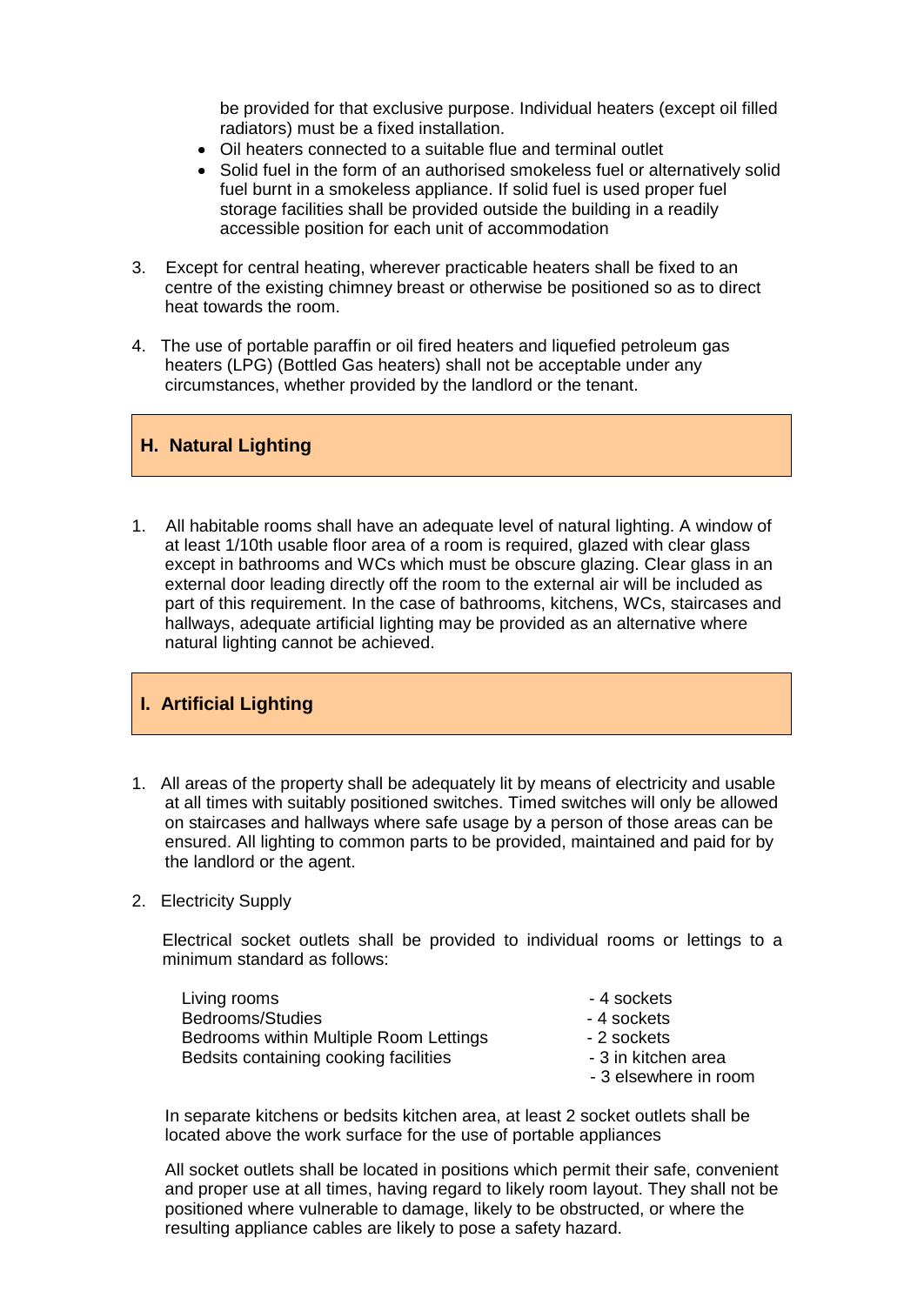Electric cookers shall be provided with a dedicated cooker point outlet suitable for the rating of the cooker and fixed electric space or water heating appliances shall be provided with a separate dedicated electric point.

All new electrical equipment shall comply with Building Regulations requirements and shall be suitably certified.

# **J. Ventilation**

- 1. All habitable rooms shall have an openable window with a minimum size of at least 1/20th of floor area (doors are not acceptable as an alternative).
- 2. Kitchens and bathrooms may alternatively have mechanical ventilation where the above cannot be achieved. This ventilation system shall provide at least 15 litres per second for bathrooms, 6 litres per second for WCs and 60 liters per second for kitchens, unless it is within 300mm of the center line of a hob, when it shall be 30 litres per second. It shall be connected to the lighting circuit with an overrun device for at least a 10 minute period.
- 3. Permanent supply of fresh air is also required in bathrooms, WCs, Kitchen (anywhere containing cooking and/or washing facilities) and in any room in which there is a gas heating appliance.
- 4. Special requirements apply to basements and attic/loft space rooms.

## **K. Electricity, Gas, and Water Supplies**

- 1. The supplies of electricity, gas (where provided) and water to each letting shall be sufficient to carry out normal domestic activities. Where landlord's submeters are provided, the charge for the power used shall be within the limits set by the maximum retail price of electricity and gas.
- 2. Where lighting, heating, ventilation, kitchen, hot water, electrical sockets or alarm systems are provided for the shared use of all, or several households, then:
	- $\bullet$ These services shall be available at all times, and sufficient for the needs of the users in the function being carried out and,
	- The electricity and gas (where provided) shall be provided from quarterly meters.
- 3. All heating and cooking appliances shall be properly maintained. Gas operated equipment shall be tested annually by a competent person (Corgi registered) and a certificate must be obtained which should be given to the tenant and a copy forwarded to Sutton Council. It is also strongly recommended that a Carbon Monoxide alarm or indicator is suitably positioned in all rooms containing a gas appliance. A dedicated supply shall be provided to each appliance.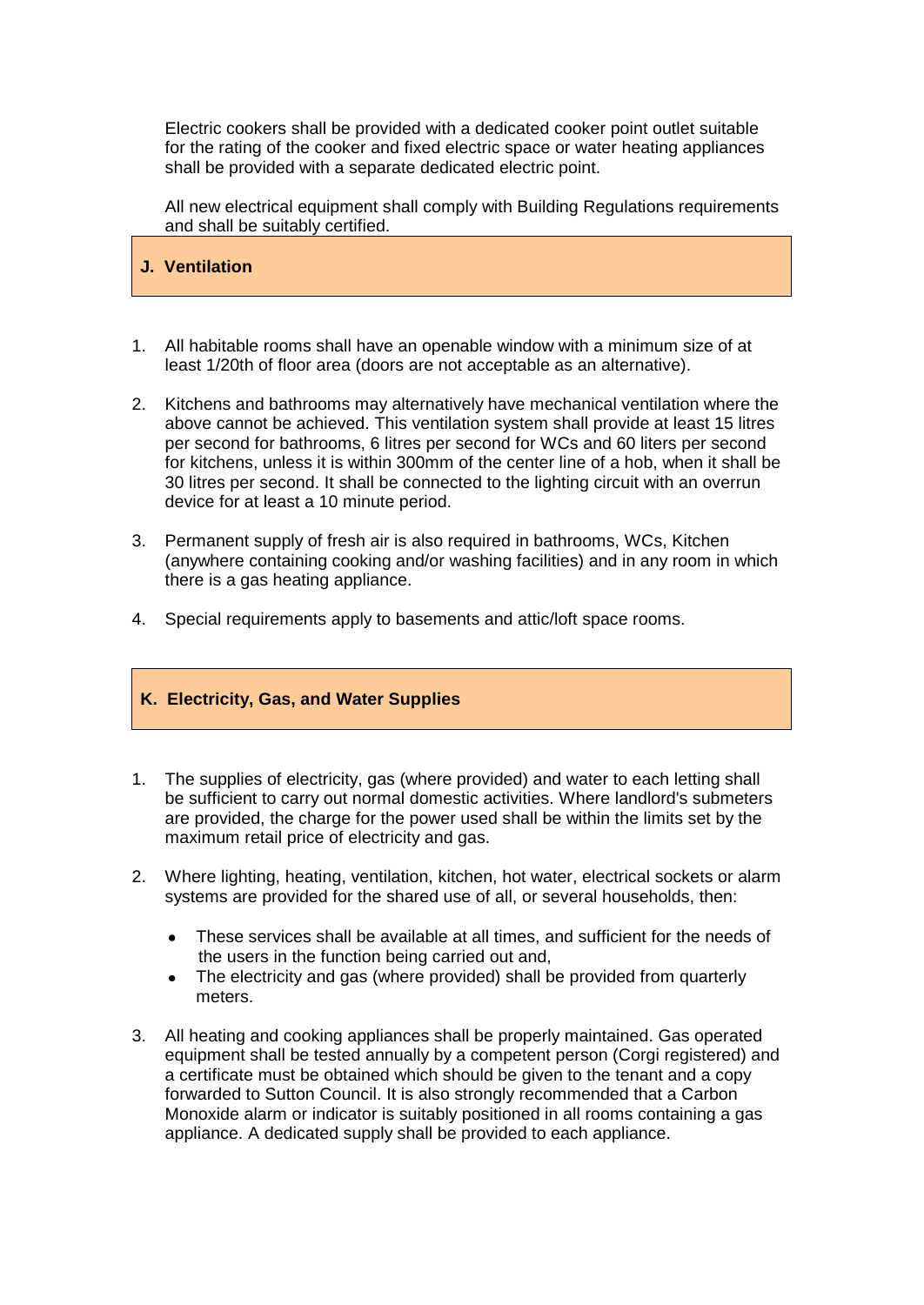- 4. Ensure that every fixed electrical installation is inspected and tested at intervals not exceeding 5 years by a qualified person, and supply a certificate to the Council within 7 days of receiving a request.
- 5. All items of portable electrical equipment to be subject of a PAT Test, in accordance with the relevant Code of Practice issued by the Institution of Electrical Engineers

# **Management**

The Management of Houses in Multiple Occupation (England) Regulations 2006 are applicable to all HMOs, not just licensable ones, except some converted blocks of flats.

The following is an abbreviated version of the Regulations.

The manager of an HMO must ensure that:

## **1. Information**

His name, address and telephone number is available to all occupants and are clearly displayed in the HMO.

#### **2. Safety measures**

- The means of escape from fire in the HMO is free from obstruction and maintained in good order and repair.
- All fire fighting equipment and fire alarms are maintained in good working order.
- Signs to indicate means of escape from fire are displayed.
- Reasonable measures are taken to protect occupants from injury.

## **3. Water supply and drainage**

- The water supply and drainage system is maintained in a good, clean and  $\bullet$ working condition.
- $\bullet$ Any tanks used for storage of water for drinking purposes are kept good, clean and in working condition with a cover.
- Every part of the water supply and drainage system is protected from frost  $\bullet$ damage.
- Water supply or drainage is not interrupted unnecessarily.

## **4. Supply and Maintenance of gas and electricity**

- Every gas installation is tested annually (by CORGI Engineer).
- Electric supply is tested at least every five years (by IEE recognised engineer).
- Gas and electric test certificates must be made available on demand
- Gas or electric supplies are not interrupted unnecessarily.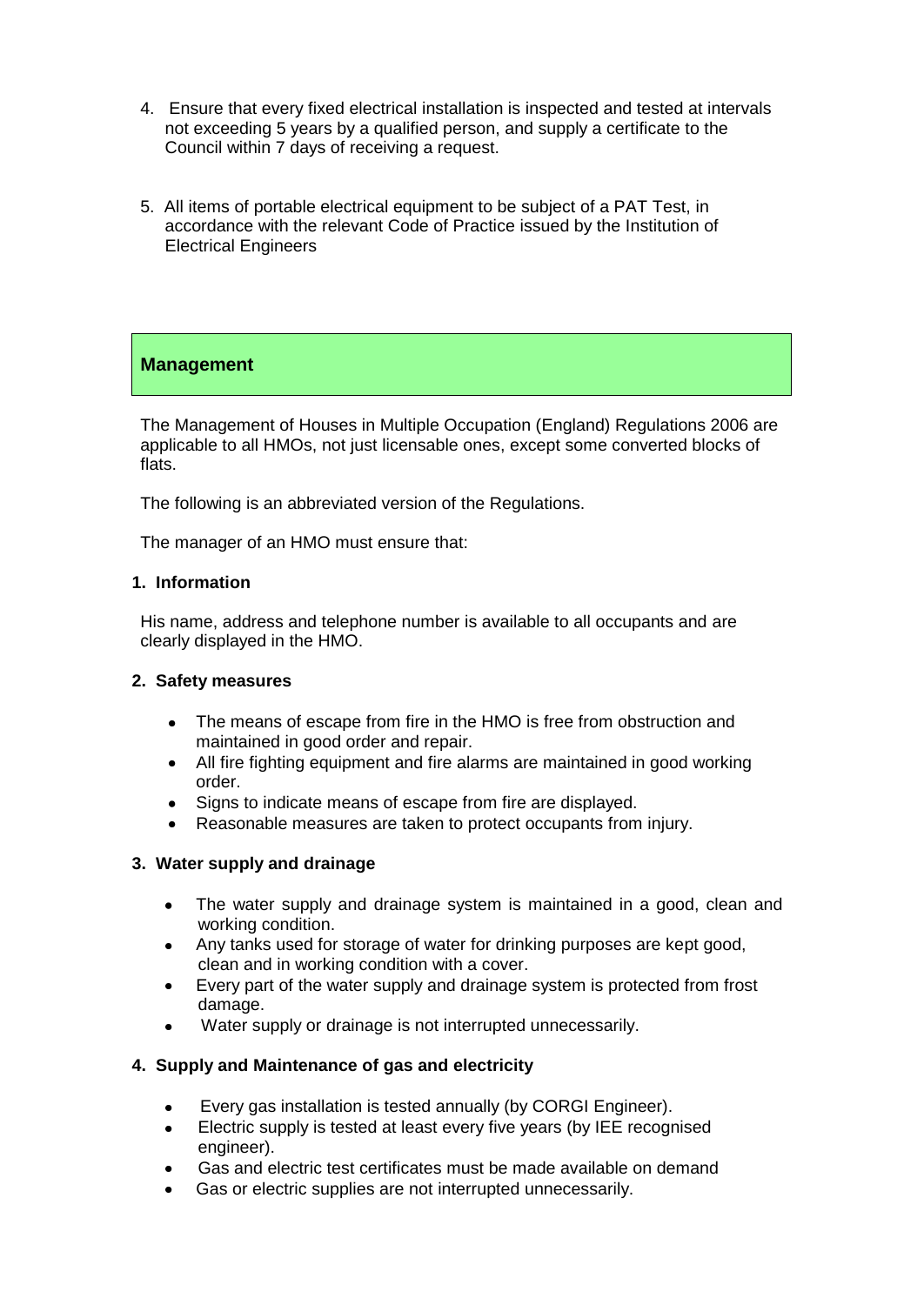# **5. Common Parts & Installations**

- All common parts and installation are in good, clean decorative repair and  $\bullet$ are in working condition and kept reasonably free from obstruction.
- Handrails, banisters are kept in good repair.
- Stair coverings are safely fixed and in good repair.
- All windows and other means of ventilation in common parts are in good repair.
- Common parts have adequate lighting available to all occupants.
- All installations used by occupants are in good and safe repair.

# **6. Maintain Living Accommodation**

- Each unit of living accommodation and any furniture supplied is in a clean condition at the beginning of a persons occupation.
- All furniture should comply with current regulations 'The Furniture and Furnishings (Fire) (Safety) Regulations 1988 (as amended in 1989 and 1993)'
- Each unit of living accommodation is maintained in good repair.
- Every installation in the unit is in good repair and clean working order.
- Every window and other means of ventilation is kept in good repair.

## **7. Waste disposal facilities**

Sufficient bins are provided for storage of refuse and litter.

## **8. Responsibilities of others persons**

Managers do not have to do anything with regard to the gas and electricity supply that is the responsibility of the local authority or any other person other than bring it to their attention promptly. There is no duty on a manager to repair or maintain anything which the occupant is entitled to remove from the house.

## **Occupiers of HMOs must**:

- Not hinder the manager in performance of his duties
- Allow manager to enter living accommodation to carry out duties
- Provide manager any information required to allow him to carry out his duties
- Comply with instructions from the manager in respect of means of escape from fire, the prevention of fire and the use of fire equipment.

# **Fire Precautions**

Appropriate fire precaution facilities and equipment must be provided and maintained in the property in accordance with current British Standards, the requirements of the Housing Act 2004 (The Health and Safety Hazard Rating System) and the Regulatory Reform (Fire Safety) Order 2005.

The following fire safety measures will reduce the risk of death or injury from fire: